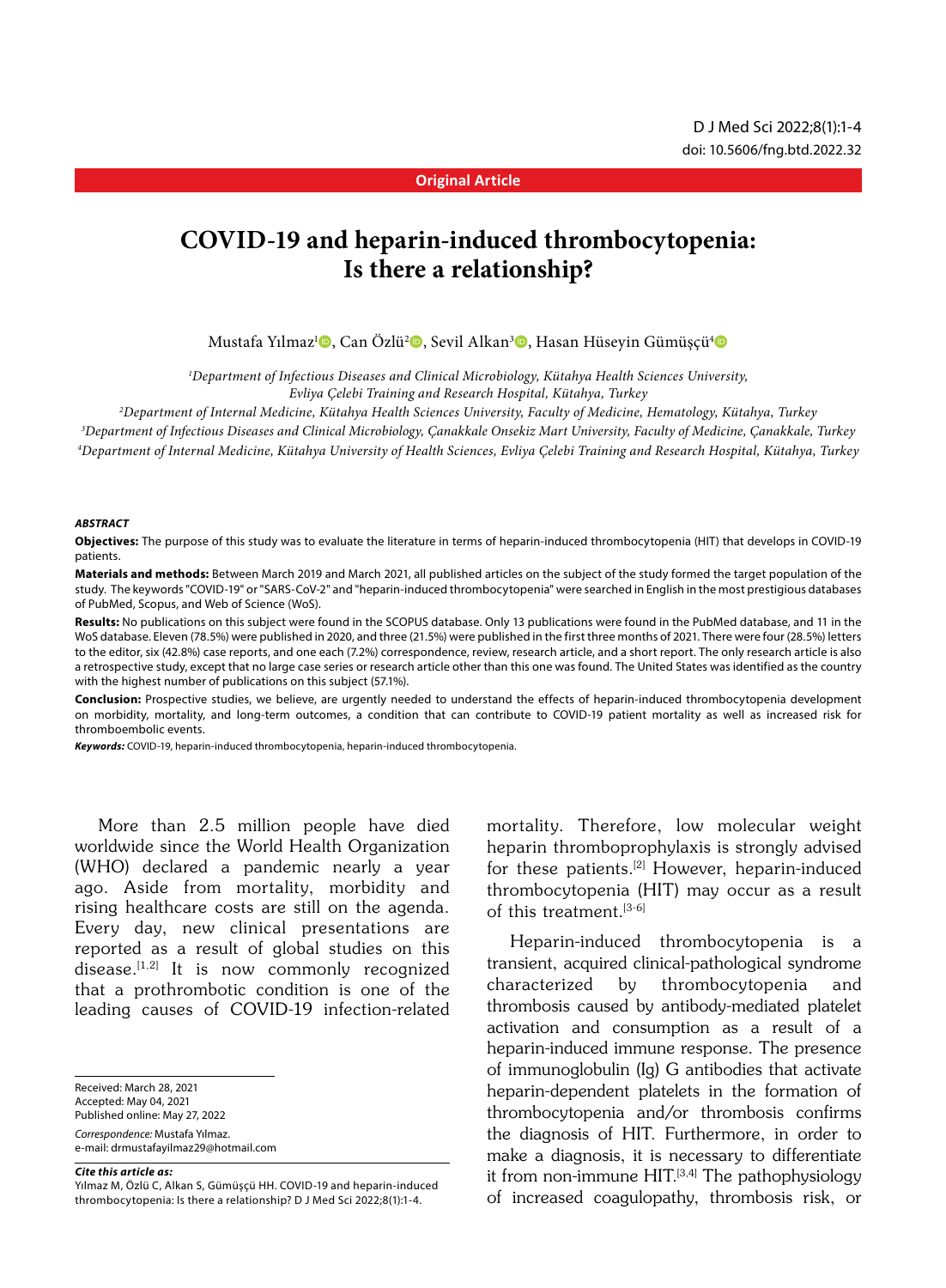potentially increased HIT risk in COVID-19 patients is unidentified.<sup>[5,6]</sup>

Since this complication is difficult to diagnose, its incidence is also unclear. The purpose of this study was to evaluate the literature on heparin-induced thrombocytopenia development in COVID-19 patients.

# MATERIALS AND METHODS

Research model: The research model is a case study, which is one of the qualitative research methods. The main objective of a case study is to exhibit results for a specific situation. According to Creswell,<sup>[7]</sup> a case study is a qualitative research method in which the researcher examines one or more limited-time situations using data collection tools (observations, interviews, audiovisuals, documents, reports) from multiple sources, identifying situations and situation-related themes.

The target population of the study: Between March 2019 and March 2021, all published articles on the subject of the study formed the target population of the study.

Method: The study aimed to assess the current situation of COVID-19 related HIT and linked academic publications. The objective of this research was to evaluate the literature from this aspect. The keywords "COVID-19" or "SARS-CoV-2" and "heparin-induced thrombocytopenia" were searched in English in the most prestigious databases of PubMed, Scopus, and Web of Science (WoS). The data obtained were saved as Excel sheets so that the necessary analyses could be performed. Duplicated publications were included in the one-off review.

## RESULTS

As a result of the study, no publications on this subject were found in the SCOPUS database. Only 13 publications were found in the PubMed database, and 11 in the WoS database. Eleven (78.5%) were published in 2020, and three (21.5%) were published in the first three months of 2021. There were four (28.5%) letters to the editor, six (42.8%) case reports, and one each (7.2%) correspondence, review, research article, and a short report. The only research article is also a retrospective study, except that no large case series or research article other than this one was found. The United States was identified as the country with the highest number of publications on this subject (57.1%). Riker was the author with the most articles on this subject. The journal with the most publications on this subject

| Journal name                                                                                        | Author                            | Country                  | Article types    |
|-----------------------------------------------------------------------------------------------------|-----------------------------------|--------------------------|------------------|
| Journal of Investigative Medicine High Impact Case Reports                                          | Lingamaneni et al. <sup>[2]</sup> | United States of America | Case report      |
| Circulation                                                                                         | Daviet et al. <sup>[4]</sup>      | France                   | Letter to editor |
| Thrombosis Research                                                                                 | Huang et al. <sup>[6]</sup>       | Taiwan                   | Letter to editor |
| American Journal of Hematology                                                                      | Patell et al. <sup>[8]</sup>      | United States of America | Correspondence   |
| Antibodies (Basel)                                                                                  | Cai et al. <sup>[9]</sup>         | United States of America | Review           |
| Hematology Reports 2021                                                                             | Sartori and Cosmi <sup>[10]</sup> | Italy                    | Case report      |
| Research and Practice in Thrombosis and Haemostasis                                                 | Riker et al. <sup>[11]</sup>      | United States of America | Case report      |
| Journal of Artificial Organs: the official journal of the Japanese<br>Society for Artificial Organs | Bidar et al. <sup>[5]</sup>       | France                   | Case report      |
| Thrombosis Journal                                                                                  | Phan et al.[12]                   | Vietnam                  | Case report      |
| Research and Practice in Thrombosis and Haemostasis                                                 | Riker et al. <sup>[13]</sup>      | United States of America | Letter to editor |
| Research and Practice in Thrombosis and Haemostasis                                                 | May et al. <sup>[14]</sup>        | United States of America | Letter to editor |
| Journal of Thrombosis and Haemostasis                                                               | Nazy et al.[15]                   | Canada                   | Short report     |
| Cureus                                                                                              | Madala et al. <sup>[16]</sup>     | United States of America | Case report      |
| Blood                                                                                               | Warrior et al. <sup>[17]</sup>    | United States of America | Research article |

Table 1. A detailed review of published articles on COVID-19 related heparin-induced thrombocytopenia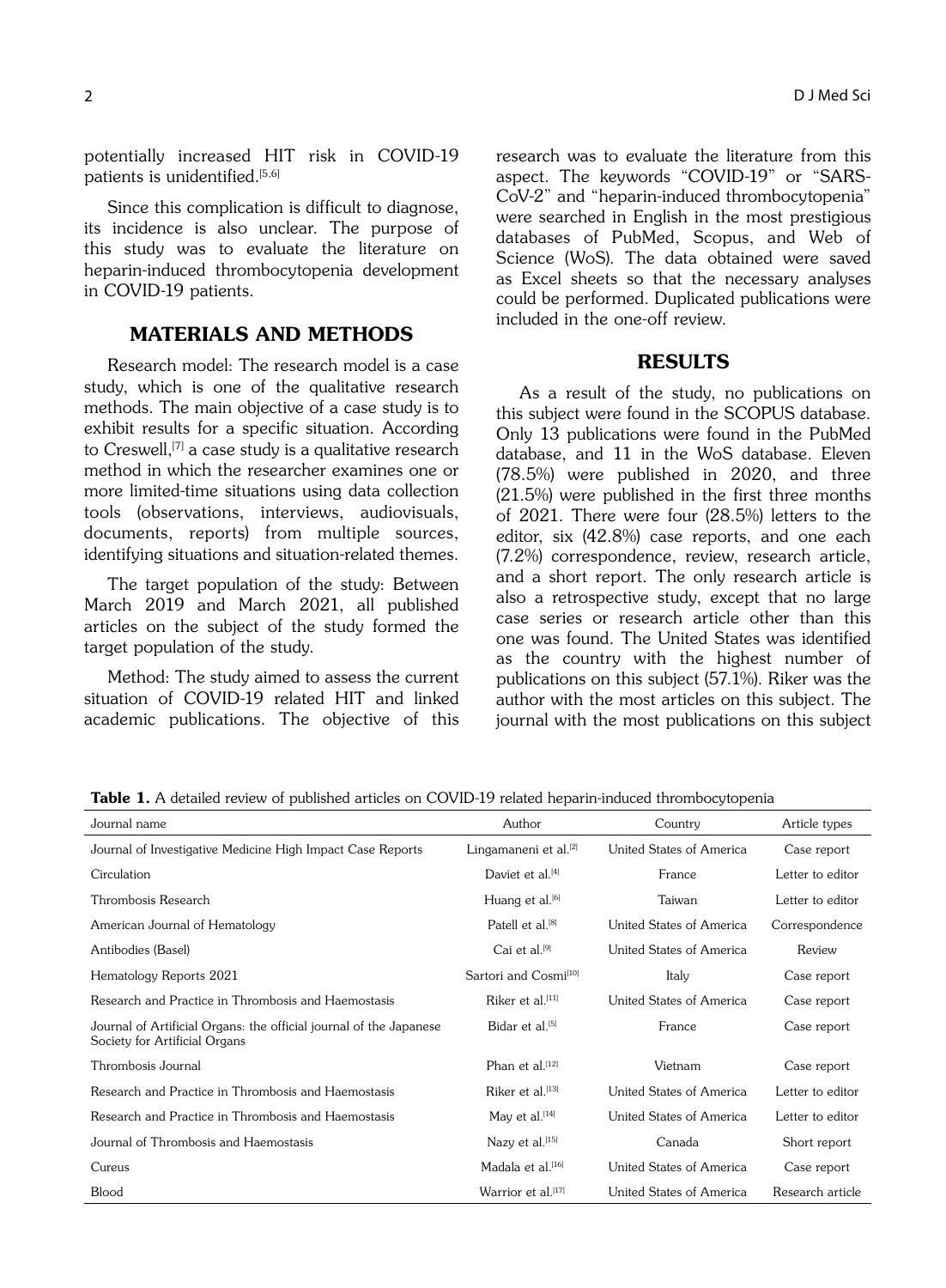was Research and Practice in Thrombosis and Hemostasis, which had two publications (Table 1).

# **DISCUSSION**

The pathophysiology of increased coagulopathy, thrombosis risk, and potentially increased heparin-induced thrombocytopenia risk in COVID-19 patients is still unknown.<sup>[4,5]</sup> Our study intends to guide future research by looking at the global situation.

However, it is worth noting that only one research article was found globally as a result of our research. The only research article on this subject was conducted by Warrior et al.<sup>[17]</sup> The incidence of heparin-induced thrombocytopenia in COVID-19 patients was reported to be 0.6% in this study, which was higher than the general population. The small sample size and retrospective study of this research, which found that HIT development may contribute to COVID-19 patient mortality and increased risk of thromboembolic events, was noted as a study limitation.[17]

Heparin-induced thrombocytopenia is a serious immune-mediated complication of heparin treatment that develops when pathogenic antibodies bind platelet factor 4 (PF4)-heparin complexes, causing platelet activation, platelet consumption, and thrombin formation. Paradoxically, HIT is characterized by both thrombocytopenia and prothrombotic status.<sup>[5]</sup> The increased HIT prevalence in these patients could be attributed to severe immune reactions and possibly platelet activation as a result of increased PF4 release. Furthermore, critical patients with COVID-19 may develop lifethreatening coagulopathy, requiring aggressive anticoagulation therapy to avoid thromboembolic complications. This increased incidence can be explained by the higher doses of heparin used for COVID-19.[4]

During the COVID-19 pandemic, Daviet et al.[4] from France reported an 8% incidence of heparin-induced thrombocytopenia in 86 severe COVID-19 patients in two intensive care units. Thrombocytopenia is common in critical patients, while the incidence of HIT is relatively rare  $(<1%)$ .<sup>[4]</sup> However, in patients receiving extracorporeal membrane oxygenation (ECMO), the rate can reach up to 3.7%.[4] During the COVID-19 pandemic, the

incidence of HIT increased from 2 to 21% in a previously published cohort of 105 patients supported by veno-venous ECMO.[18] COVID-19 and HIT, on the other hand, are extremely difficult to differentiate. Multiple instruments, including clinical scoring (the 4Ts score), enzyme immunoassays (EIAs), and serotonin release assay (SRA), all require sensitivity and specificity tests.[19]

In conclusion, heparin-induced thrombocytopenia development, a condition that can contribute to COVID-19 patients' mortality as well as an increased risk of thromboembolic events; we believe that prospective studies are needed immediately to understand the effects on morbidity, mortality, and long-term outcomes.

Data Sharing Statement: The data that support the findings of this study are available from the corresponding author upon reasonable request.

Author Contributions: Idea/concept: M.Y., S.A.; design, control/supervision: M.Y., C.Ö., S.A.; data collection and/or processing: M.Y., C.Ö., S.A., H.H.G.; analysis and/or interpretation: S.A., M.Y., H.H.G.; literature review: S.A., H.H.G.; writing the article: M.Y., C.Ö., S.A., H.H.G.; critical review: S.A.; materials: S.A., C.Ö., H.H.G.

Conflict of Interest: The authors declared no conflicts of interest with respect to the authorship and/ or publication of this article.

Funding: The authors received no financial support for the research and/or authorship of this article.

## REFERENCES

- 1. Available at: https://www.worldometers.info/ coronavirus/ [Accessed: March 17, 2021]
- 2. Lingamaneni P, Gonakoti S, Moturi K, Vohra I, Zia M. Heparin-induced thrombocytopenia in COVID-19. J Investig Med High Impact Case Rep 2020;8:2324709620944091.
- 3. Available at: http://www.thd.org.tr/thdData/ Books/130/bolum-ii-heparin-iliskili-trombositopenihit-tani-ve-tedavi-kilavuzu.pdf [Accessed: March 17, 2021].
- 4. Daviet F, Guervilly C, Baldesi O, Bernard-Guervilly F, Pilarczyk E, Genin A, et al. Heparin-induced thrombocytopenia in severe COVID-19. Circulation 2020;142:1875-7.
- 5. Bidar F, Hékimian G, Martin-Toutain I, Lebreton G, Combes A, Frère C. Heparin-induced thrombocytopenia in COVID-19 patients with severe acute respiratory distress syndrome requiring extracorporeal membrane oxygenation: Two case reports. J Artif Organs 2021;24:277-81.